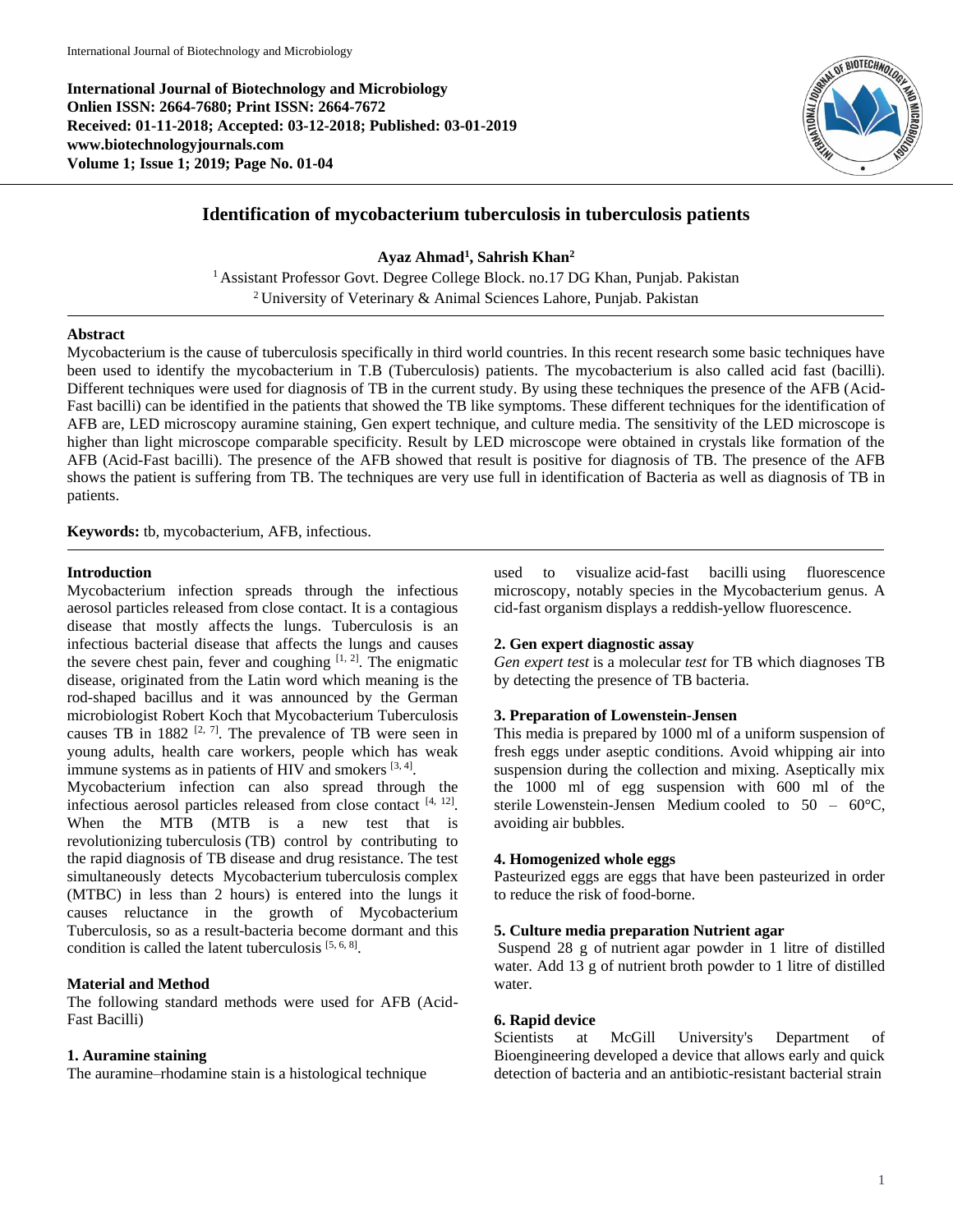in small samples, potentially allowing clinicians to make lifesaving diagnoses

# **Results**

# **Findings of Auramine Staining**

Auramine staining results showed the bright yellow colour colonies of the acid-fast bacilli under the fluorescence microscope and results are shown in fig.1



**Fig 1**: Result of yellow colored colonies of acid-fast bacilli.

## **Gene Expert results**

The result of gene x pert obtained in printable form showed two kinds of results as: MTB (Mycobacterium tuberculosis) detected very low.

RIF (rifampicin) resistance detected.

Results that was positive for MTB and for RIF resistance means that the bacteria had a high probability of resistance to RIF.fig.**2**

| GeneXpert® Dx System                                                  |                                                                                |                                                                      |                                            |                                                                 |                      |               |                |                      | $-1$                                                                                                                                                                                                                                                                                                                             |
|-----------------------------------------------------------------------|--------------------------------------------------------------------------------|----------------------------------------------------------------------|--------------------------------------------|-----------------------------------------------------------------|----------------------|---------------|----------------|----------------------|----------------------------------------------------------------------------------------------------------------------------------------------------------------------------------------------------------------------------------------------------------------------------------------------------------------------------------|
|                                                                       | User Data Management Reports Setup Maintenance View Results About              |                                                                      |                                            |                                                                 |                      |               |                |                      | User <none></none>                                                                                                                                                                                                                                                                                                               |
| <b>Create Test</b>                                                    | <b>Check Status</b>                                                            | <b>Stop Test</b>                                                     |                                            | <b>View Results</b>                                             | <b>Define Assays</b> |               |                | <b>Define Graphs</b> | Maintenance                                                                                                                                                                                                                                                                                                                      |
|                                                                       | Sample ID                                                                      | <b>Views</b>                                                         | Test Result                                | <b>Analyte Result</b>                                           | Detail               | <b>Errors</b> | <b>History</b> | Support              |                                                                                                                                                                                                                                                                                                                                  |
| 1197                                                                  |                                                                                | <b>Result View</b><br><b>Primary Curve</b>                           |                                            | Assay Name Xpert MTB-RIF Assay G4                               |                      | Version 5     |                |                      |                                                                                                                                                                                                                                                                                                                                  |
| Version<br><b>Test Type</b>                                           | Assay Xpert MTB-RIF Assay G4<br>$\overline{5}$<br>Specimen<br>۰                |                                                                      | <b>Test Result</b>                         | <b>MTB DETECTED VERY LOW:</b><br><b>Rif Resistance DETECTED</b> |                      |               |                |                      |                                                                                                                                                                                                                                                                                                                                  |
| Sample Type                                                           | Other<br>▼                                                                     |                                                                      |                                            |                                                                 |                      |               |                |                      |                                                                                                                                                                                                                                                                                                                                  |
|                                                                       | <b>Other Sample Type</b>                                                       |                                                                      |                                            | For In Vitro Diagnostic Use Only.                               |                      |               |                |                      |                                                                                                                                                                                                                                                                                                                                  |
|                                                                       | <b>Notes</b>                                                                   |                                                                      |                                            |                                                                 |                      |               |                |                      |                                                                                                                                                                                                                                                                                                                                  |
| Module Name A1<br>Reagent Lot ID*<br><b>Start Time</b><br>Status Done | 34001<br>14/03/17 12:40:34<br>End Time 14/03/17 14:21:33<br>User <none></none> | ALC: U<br><b>Views</b><br><b>Result View</b><br><b>Primary Curve</b> | 3001<br>Fluorescence<br>$200 -$<br>$100 -$ | 10                                                              | 20<br>Cycles         |               | 30             | 40                   | Legend<br>Probe D; Primary<br>$\sqrt{}$<br>$\overline{\mathbf{v}}$<br><b>Probe C; Primary</b><br>$\overline{\mathbf{r}}$<br><b>Probe E; Primary</b><br>M<br>Probe B; Primary<br>z<br><b>SPC</b> ; Primary<br>M<br>Probe A; Primary<br>QC-1: Primary<br>$\overline{\mathbf{r}}$<br>v<br>QC-2; Primary<br>$\overline{\phantom{0}}$ |
| Save Changes                                                          | Export<br>Report                                                               | Select Graphs                                                        | <b>View Test</b>                           |                                                                 |                      |               |                |                      |                                                                                                                                                                                                                                                                                                                                  |

**Fig 2:** Different hybridization probes are used which detect the bacterial DNA in the sample

# **Results of Lowenstein-Jensen (LJ) Media Preparation**

M. tuberculosis required aerobic condition and a protein enriched medium for culture. Löwenstein–Jensen (LJ) slopes was main solid media used to culture Mycobacteria. It

contained inspissated eggs, malachite green and glycerol (or pyruvate). LJ medium contained glycerol which favoured the growth of M. tuberculosis.The prepared media pic is given below in fig.3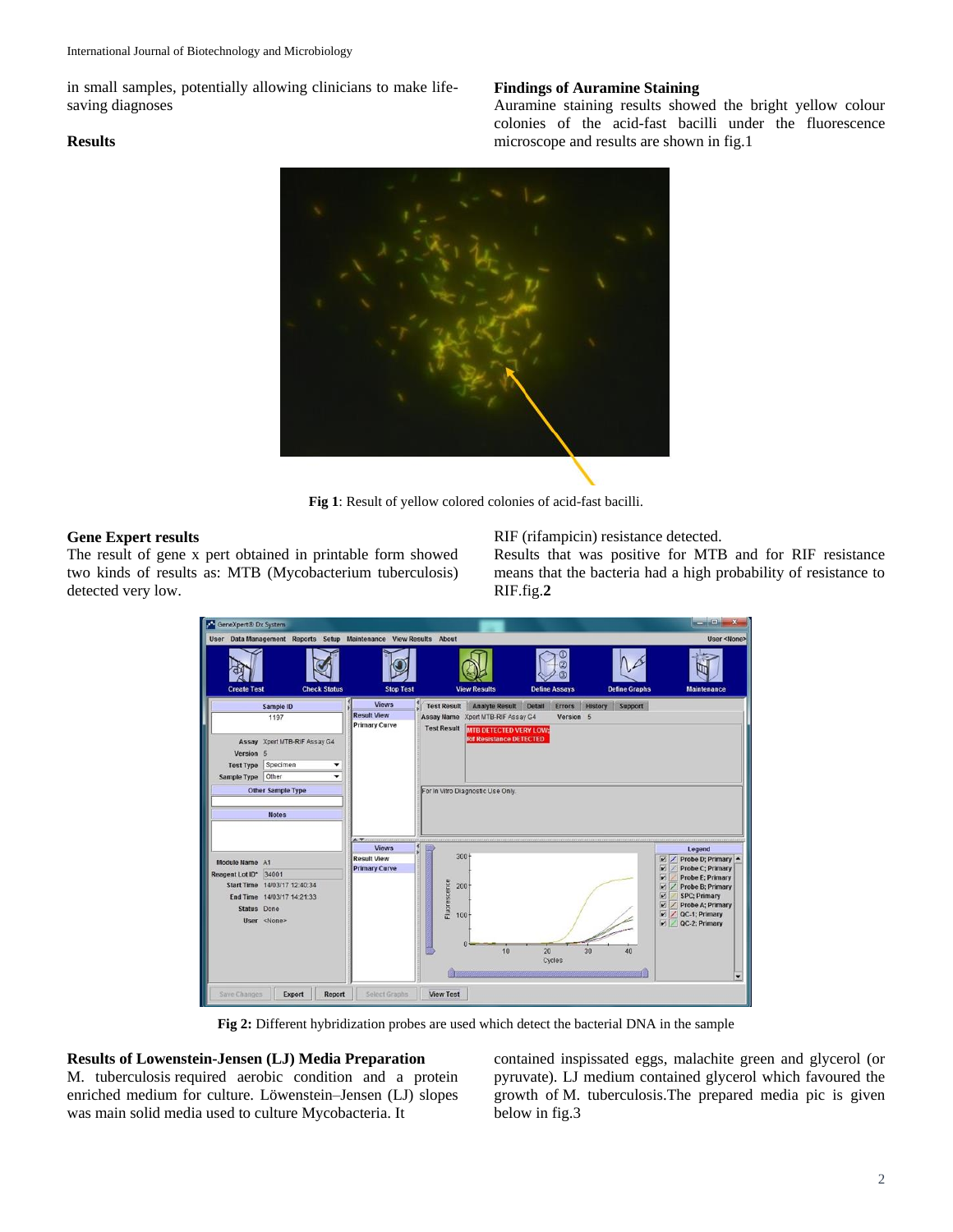

**Fig 3:** Results of prepared Lowenstein-Jensen media slopes.

### **Results of culture media**

*M. tuberculosis* grew slowly *(generation time of 16 to 24 hours)* and took 3-6 weeks or longer to give visible colonies. It produced raised, dry, cream (buff) colored colonies in Löwenstein–Jensen media and result are in fig.4



**Fig 4:** raised, dry, cream (buff) colored coloniesof bacteria on Lowenstein-Jensen media produced.

### **Results of Rapid device**

When serum or plasma applied at side (A), it flew past the antigen line (B). Bound antibody detected which produced one pink line. The test considered positive when at least the antigen line and the control line (C) developed a pink color. Results are in fig.5



**Fig 5**: Results of rapid device showed for acid fast bacilli.

### **Discussion**

Different techniques were used for diagnosis of TB in the current study. By using these techniques, the presence of the AFB can be identified in the patients that showed the TB like symptoms. These different techniques for the identification of AFB are, LED microscopy auramine staining, Gen expert technique, and culture media. The sensitivity of the LED microscope is higher than light microscope comparable specificity. Result by LED microscope were obtained in crystals like formation of the AFB. The presence of the AFB showed that result is positive for diagnosis of TB. By counting the numbers of the AFB, the stage of the TB disease is identified. But in severe case the stage of the TB cannot be described by counting the AFB. So then the other techniques are used. Under LED microscope, the absence of crystal like formation of the AFB shows negative result  $[9,10]$ . Results of gene expert technique showed that it is significantly more sensitive than other technique and give more specific good results than LED microscopy auramine staining due to its more significant sensitivity. The sensitivity of the genexpert is 130 AFB per ml. Within 1 hour and 45 minute accurate results are obtained in graphical form on the screen of the computer. By reading this graph the diagnosis of the TB can be carried out. [11, 12, 13]. This technique is more better than other two above techniques. Because it gives results within 1 to 45 min. Result showed the formation of colonies of the AFB on the culture media. Rough, circular, irregular colonies formation occurs that shows the positive result in the diagnosis of TB. The sensitivity of the culture media is 10 to 100 AFB per ml [14, 15]. Non tuberculosis mycobacterium isolated during the treatment of pulmonary tuberculosis. Rapid device is also used in TB diagnosis. The light pink colour of the strip that is present on rapid device shows positive result. This device is used to confirm the result is positive or negative that are not tested or confirm by culture media technique.

#### **Conclusions**

In our recent study it was concluded that mycobacterium Tuberculosis can easily be identified by using the abovementioned techniques. Hence these techniques may helpful to diagnose the TB patients and this chronic disease may be eradicated. Diagnosis and appropriate treatment of TB can help in achieving the targets. TB is mainly curable, if it is detected and treated effectively, thus it is highly significant to have robust economically viable diagnosis test. The technique used in current study is used to diagnosis the TB. Appropriate results are obtained by each technique according to its sensitivity.

### **References**

- 1. Bacaner Stauffer, Boulware DR, Walker PF, Keystone JS. Travel medicine considerations for North American immigrants visiting friends and relatives. Jama. 2004; 291(23):2856-2864.
- 2. Comas I, Gagneux S. The past and future of tuberculosis research. PLoS Pathog. 2009; 5(10):e1000600.
- 3. Goldman L, Schafer AI. Tuberculosis: disease overview. Goldman's Cecil medicine: expert consults premium edition. 24th Ed. Saunders Elsevier, St. Louis (MO), 2011.